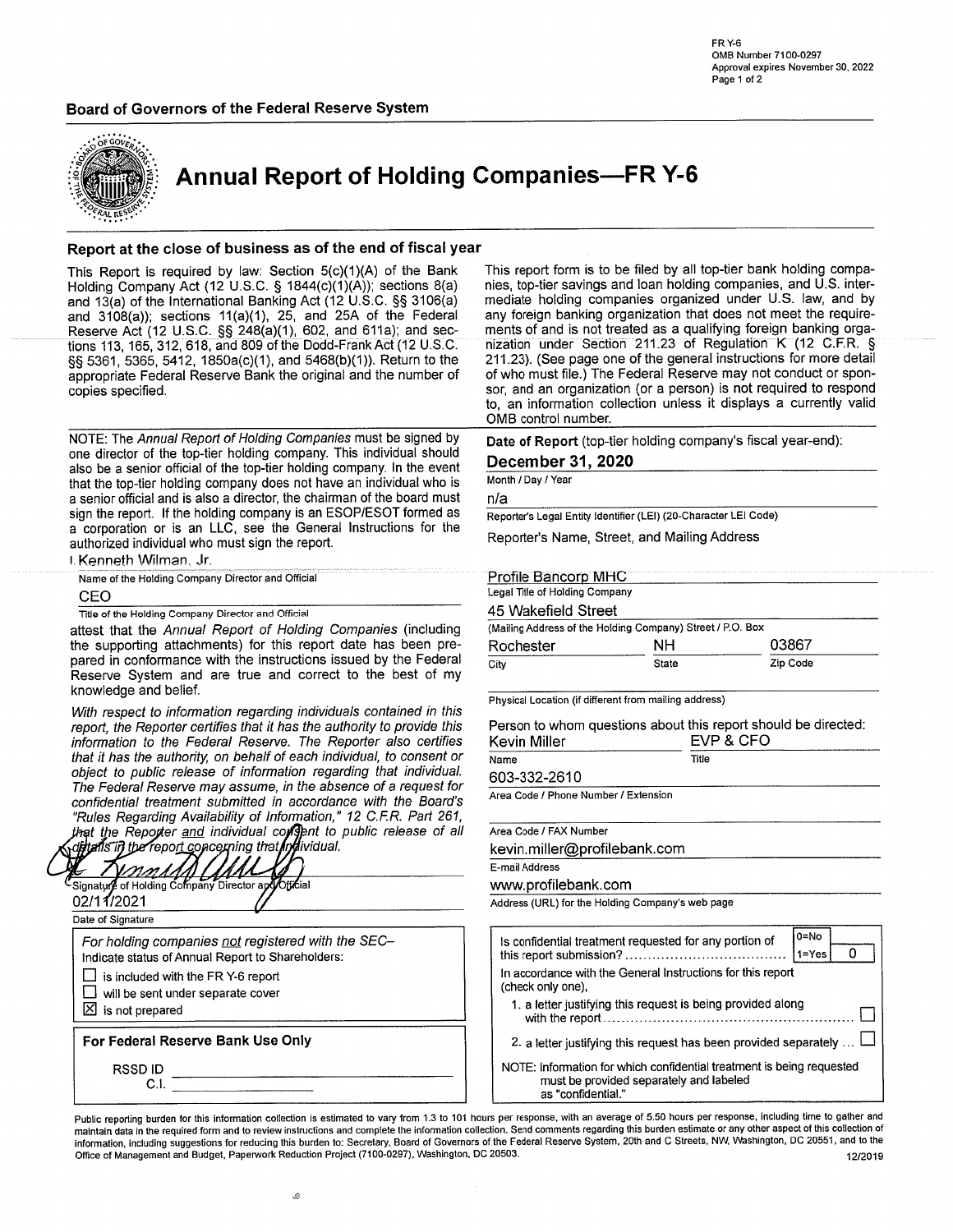# **Profile Bancorp Inc. (04662)**

## **Form FR Y-6**

*Report Item 1.*

None.

*Report Item 2a.*

Organizational Chart\* :

**Profile Bancorp, MHC - Incorporated in NH**

100%

**Profile Bancorp, Inc. –Incorporated in NH**

100%

Profile Bank, FSB – Incorporated in NH

*LEI not applicable, unless otherwise noted.*

*Report Item 2b.*

*Domestic Branch Listing:*

| 45 Wakefield Street Rochester, NH 03867 (Strafford County) | Full-service (MO)   | opened 4/25/2008 |
|------------------------------------------------------------|---------------------|------------------|
| 65 Meadow Street, Wakefield, NH 03872 (Carroll County)     | Full-service branch | opened 2/2/1976  |
| 145 Main Street, Alton, NH 03809 (Belknap County)          | Full-service branch | opened 3/28/2005 |
| 154 Route 108, Somersworth, NH 03878 (Strafford County)    | Full-service branch | opened 9/9/2008  |

## *Report Item 3.*

Profile Bancorp MHC owns 100% of the stock of the mid-tier holding company, Profile Bancorp, Inc.

(no other "securities holders" exist)

• *all entities are located at 45 Wakefield St., Rochester, NH 03867*.